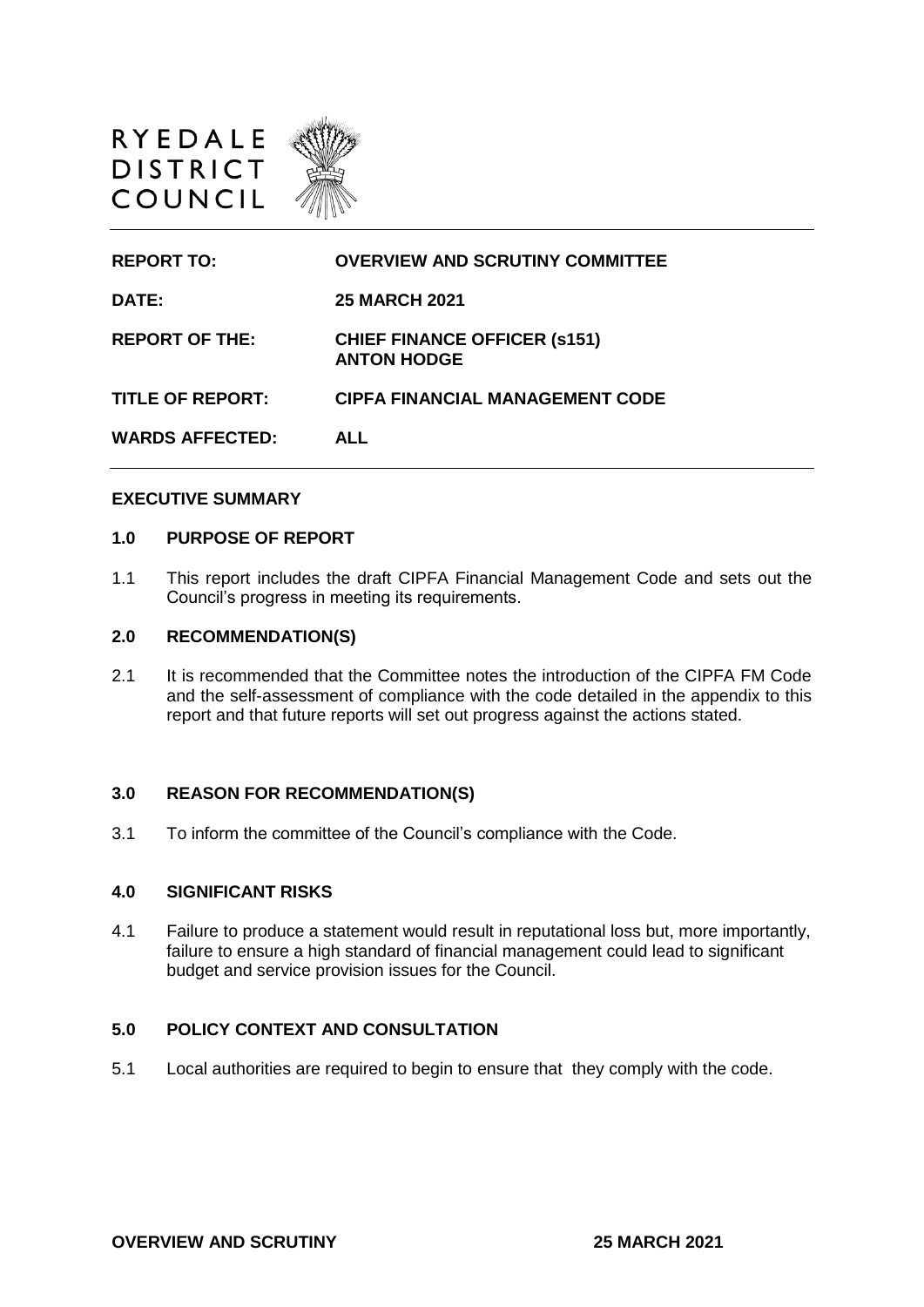# **6.0 REPORT CONTENTS**

- 6.1 In light of concerns around the financial resilience and management of local authorities, in particular after the well-publicised issues at Northamptonshire County Council, CIPFA developed, and consulted on, a draft code for good practice in financial management.
- 6.2 The final CIPFA FM code has been issued and local authorities are required to begin to apply the code from 1st April 2020. However, CIPFA considers 2020-21 as a 'shadow' year and requires that by 31st March 2021 local authorities should be able to demonstrate they are working towards full implementation of the code. The first full year of compliance will therefore be 2021-22.
- 6.3 Finance in local government is governed by a complex mix of rules including primary legislation, regulation and professional standards. The general financial management of a local authority, however, has not historically been supported by a specific professional code. Therefore, the CIPFA FM code will, for the first time, set standards of financial management for local authorities in the UK.
- 6.4 The code is designed to support good practice in financial management and help local authorities demonstrate financial sustainability. It builds upon the underlying principles of leadership, accountability, transparency, professional standards, assurance and sustainability.
- 6.5 The FM code is also consistent with other CIPFA codes in that it is based on principles rather than narrow prescription. The code will not, therefore, detail specific financial management processes that each organisation must follow. Instead the local authority must demonstrate that the principles of the code, the Financial Management Standards, are being satisfied. Demonstrating this compliance with the code is the collective responsibility of elected members, S151 officers and their professional colleagues in the leadership team.
- 6.6 The code in itself, of course, does not eliminate financial pressure or risk but compliance with the code validates the organisation's ability to identify and manage risk and plan for long term financial sustainability.
- 6.7 A self-assessment of the County Council's ability to demonstrate that it meets the requirements of the FM code, and areas for further development, are detailed in Appendix A of this report.
- 6.8 In recent years, Ryedale District Council has strengthened its financial management, as recognised in the opinions of both external and internal audit. An analysis of the Council's structures, processes and procedures against the FM Code's Financial Management Standards shows a relatively high level of compliance with these principles. However, there are a number of areas where further actions can be taken to enhance compliance and these are detailed in the appendix.

# **7.0 IMPLICATIONS**